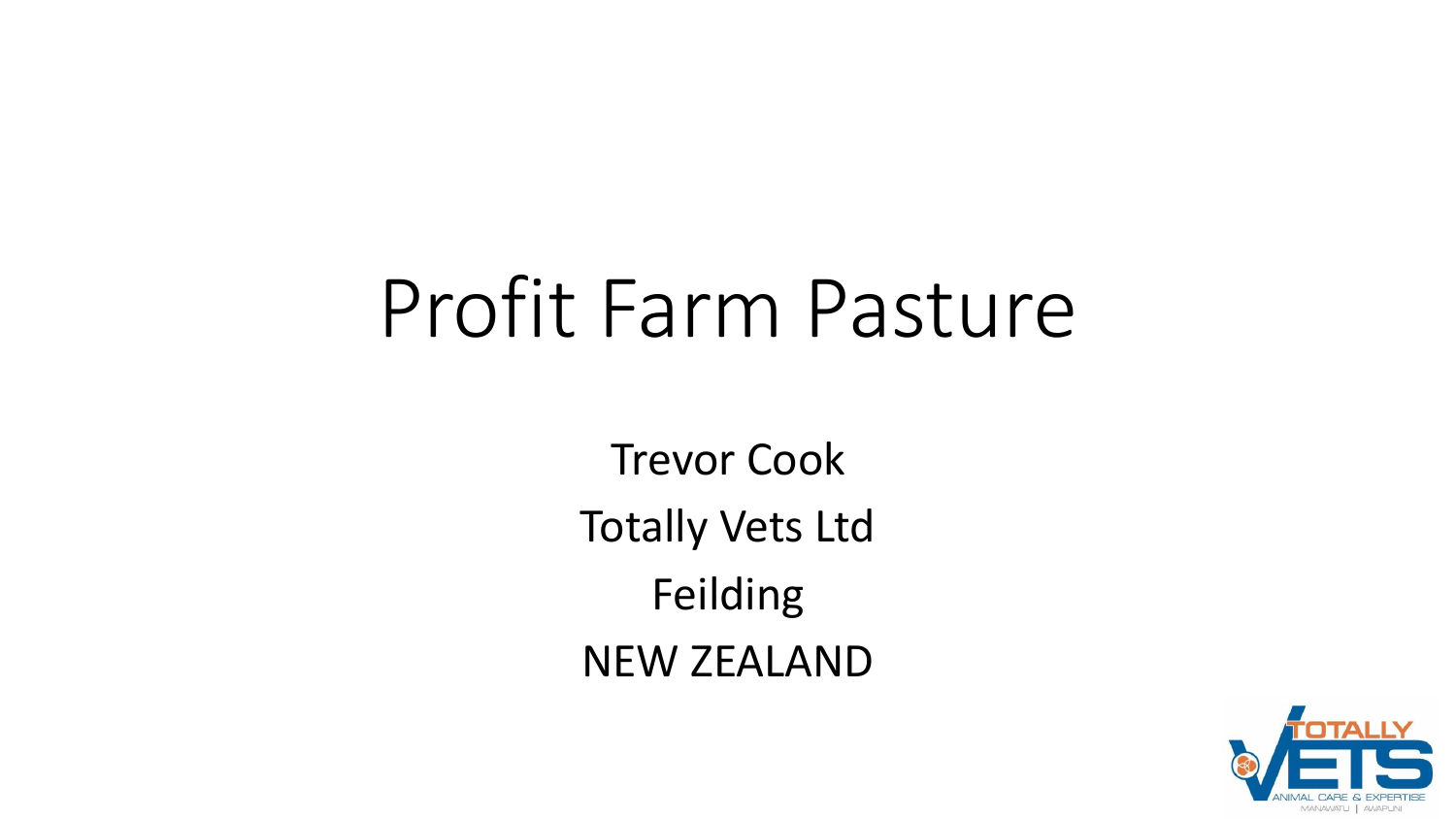## Individual animal performance

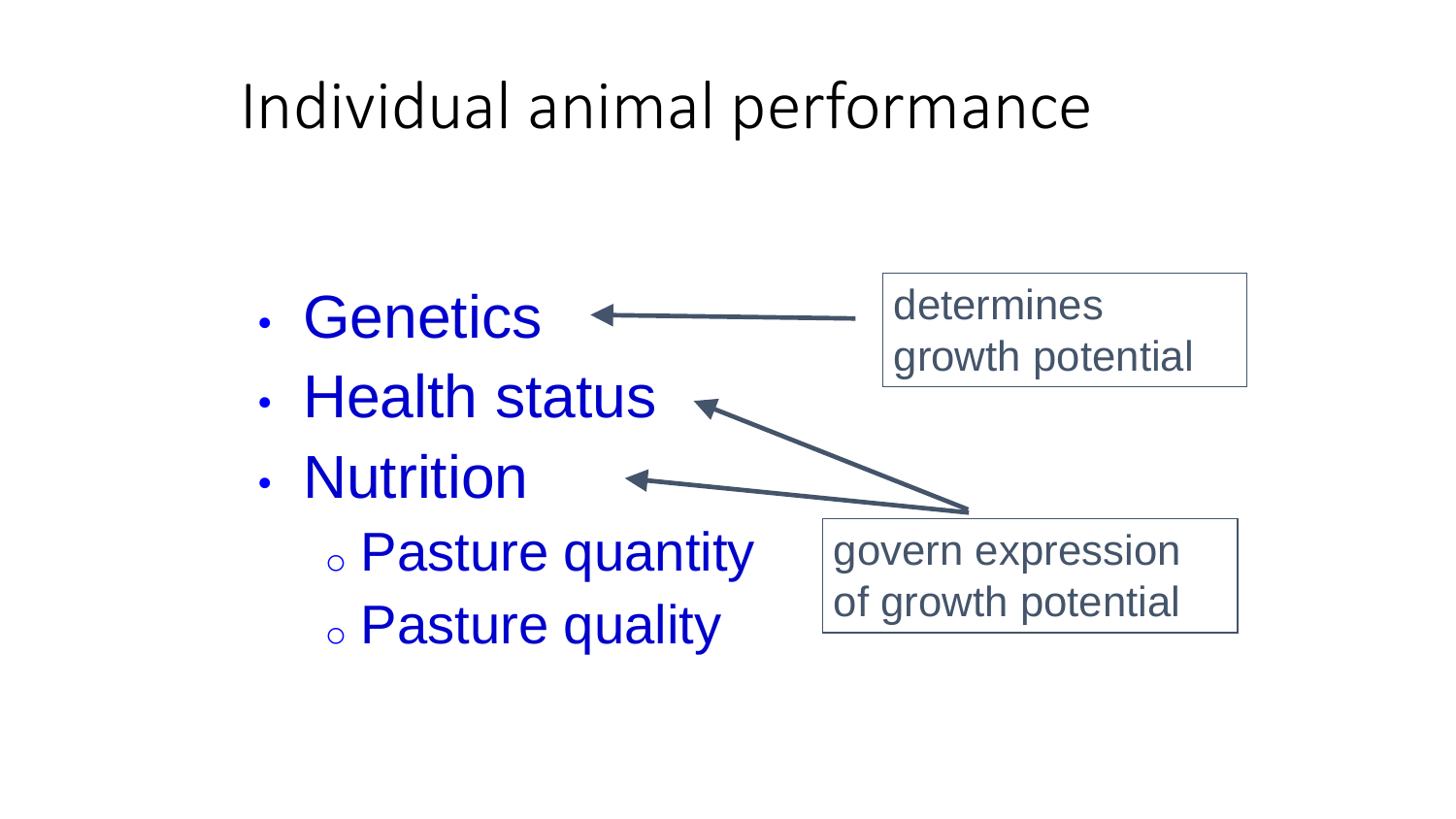#### Profit

Profit is an outcome of:

- Production
- Value of product sold
- Cost of production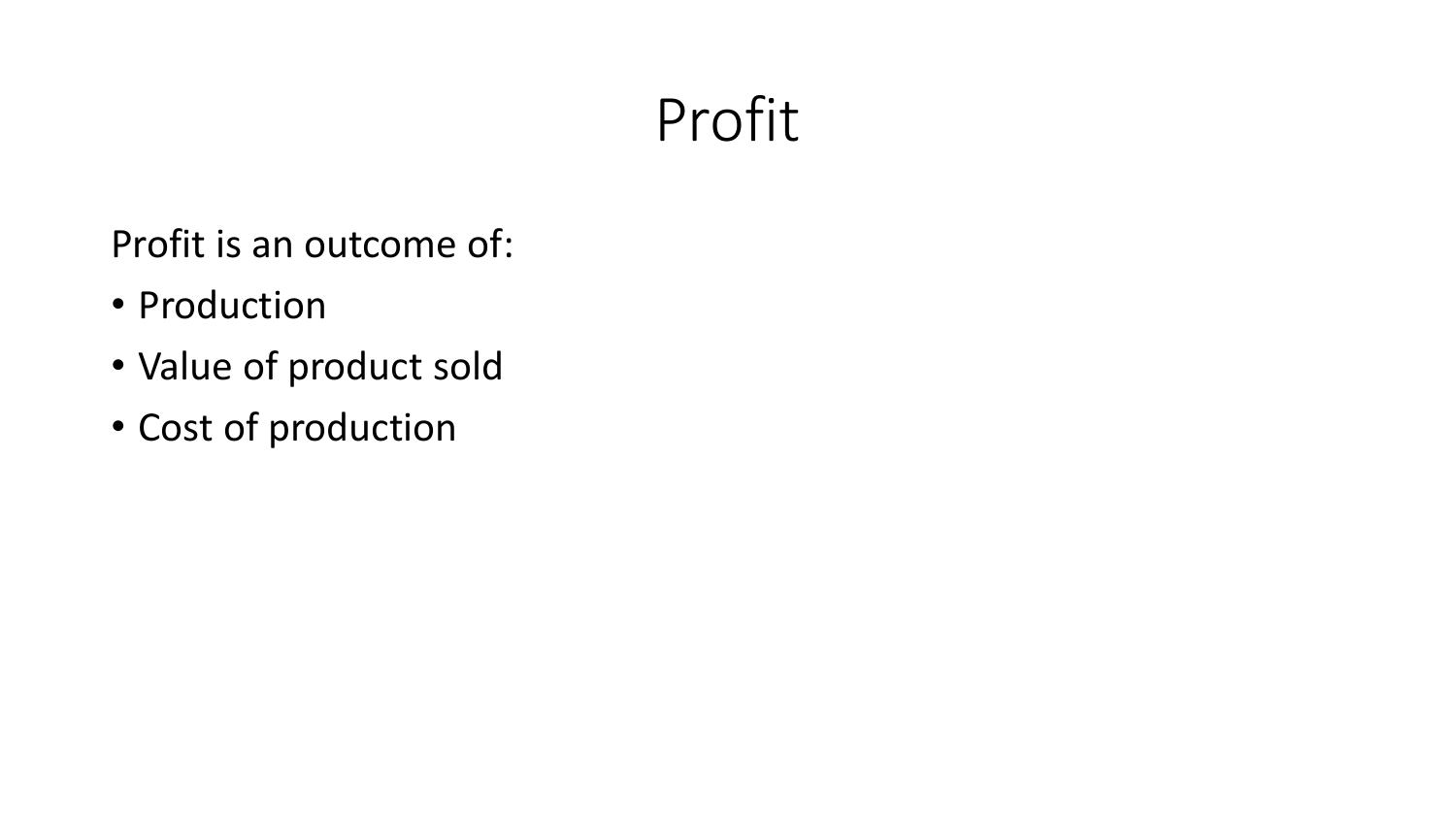# The cost of production

- Labour
- Feed
- Fertiliser
- Animal health?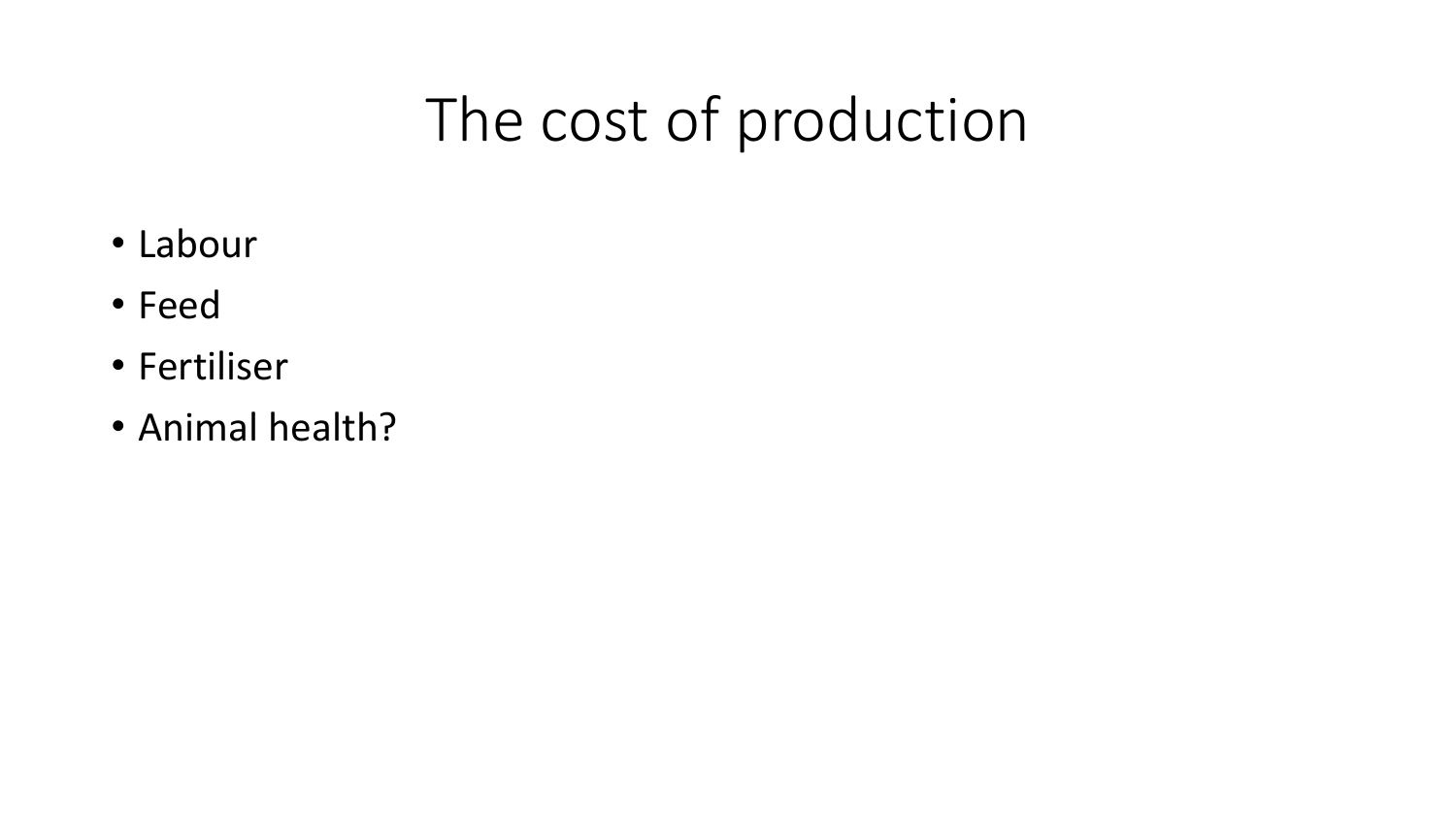#### Profit and feed

Profit is closely linked to maximizing the production from the minimum amount of feed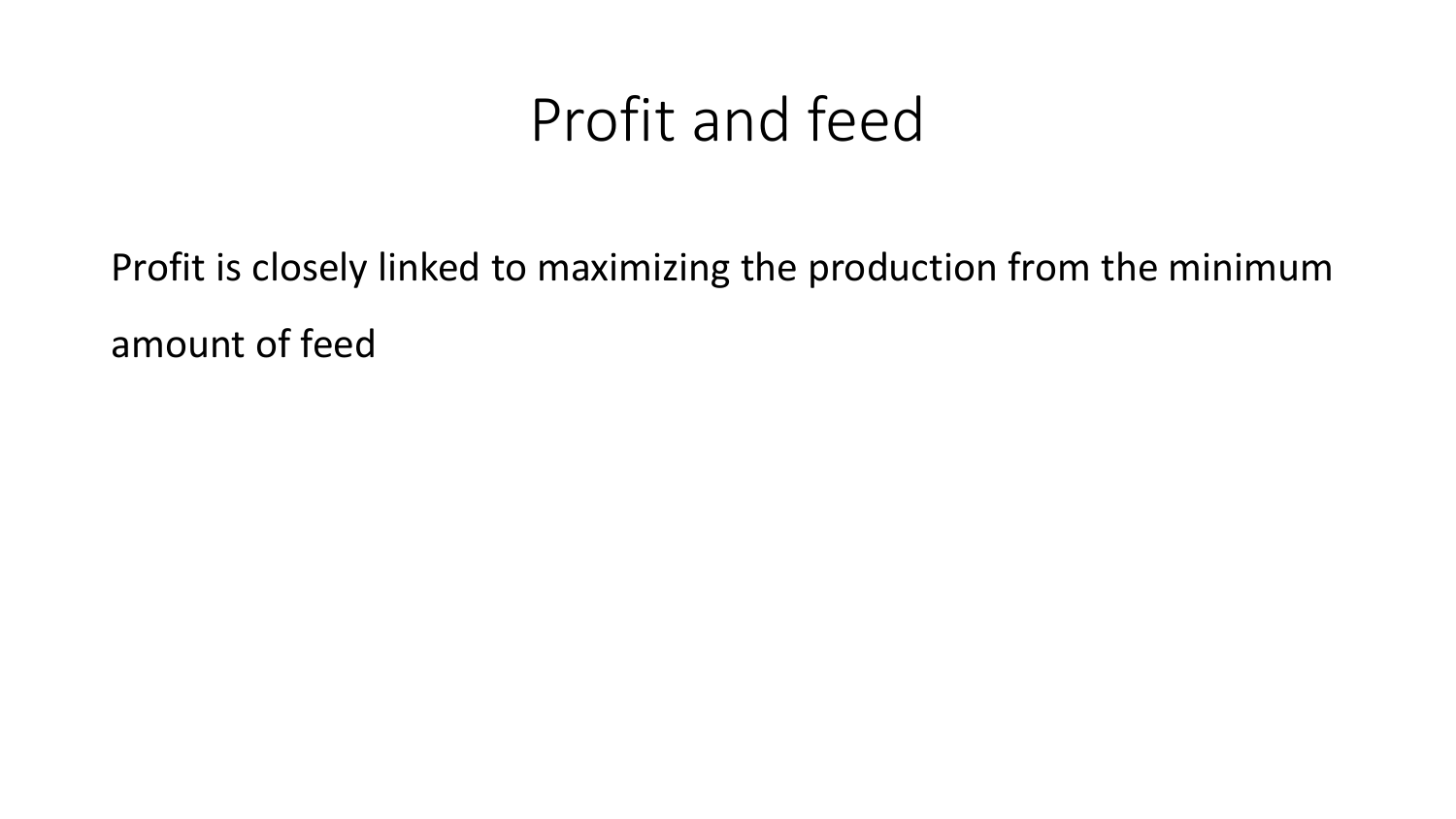#### Pasture as the primary feed source

- Profit is an outcome of income per hectare
- Production per hectare is the outcome of:
	- production per head
	- number of head per hectare
- Both of these are driven by:
	- amount of pasture grown
	- the amount of pasture utilised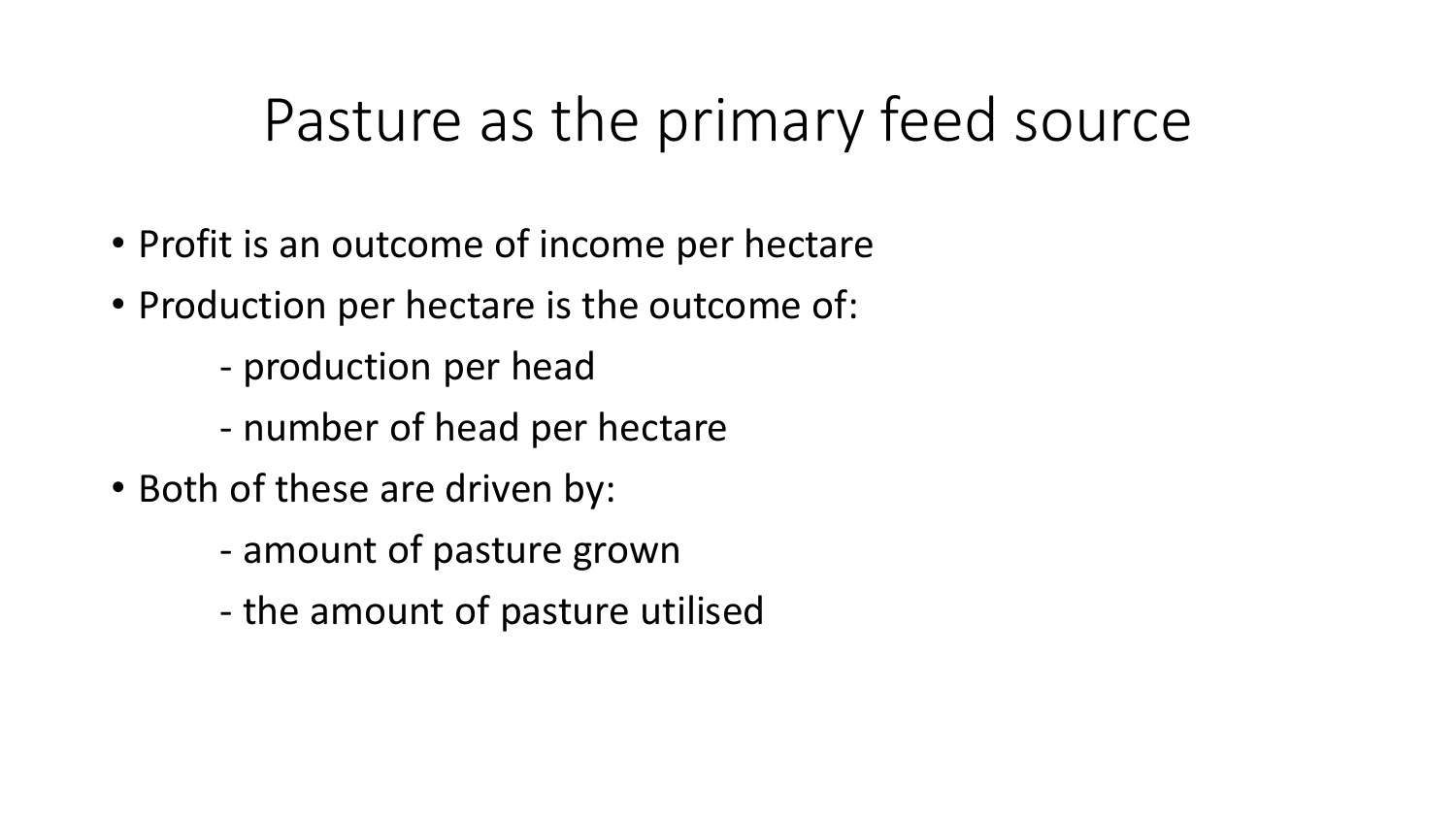# The efficient (profitable) use of pasture

- Grow as much pasture as possible
- Know how much is needed
- Know how much pasture you have
- Keep pasture quality as high as possible
- Allocate the pasture to closely match demand and supply
- Monitor to modify all of the above if necessary
- Farm "efficient" weighted breeding stock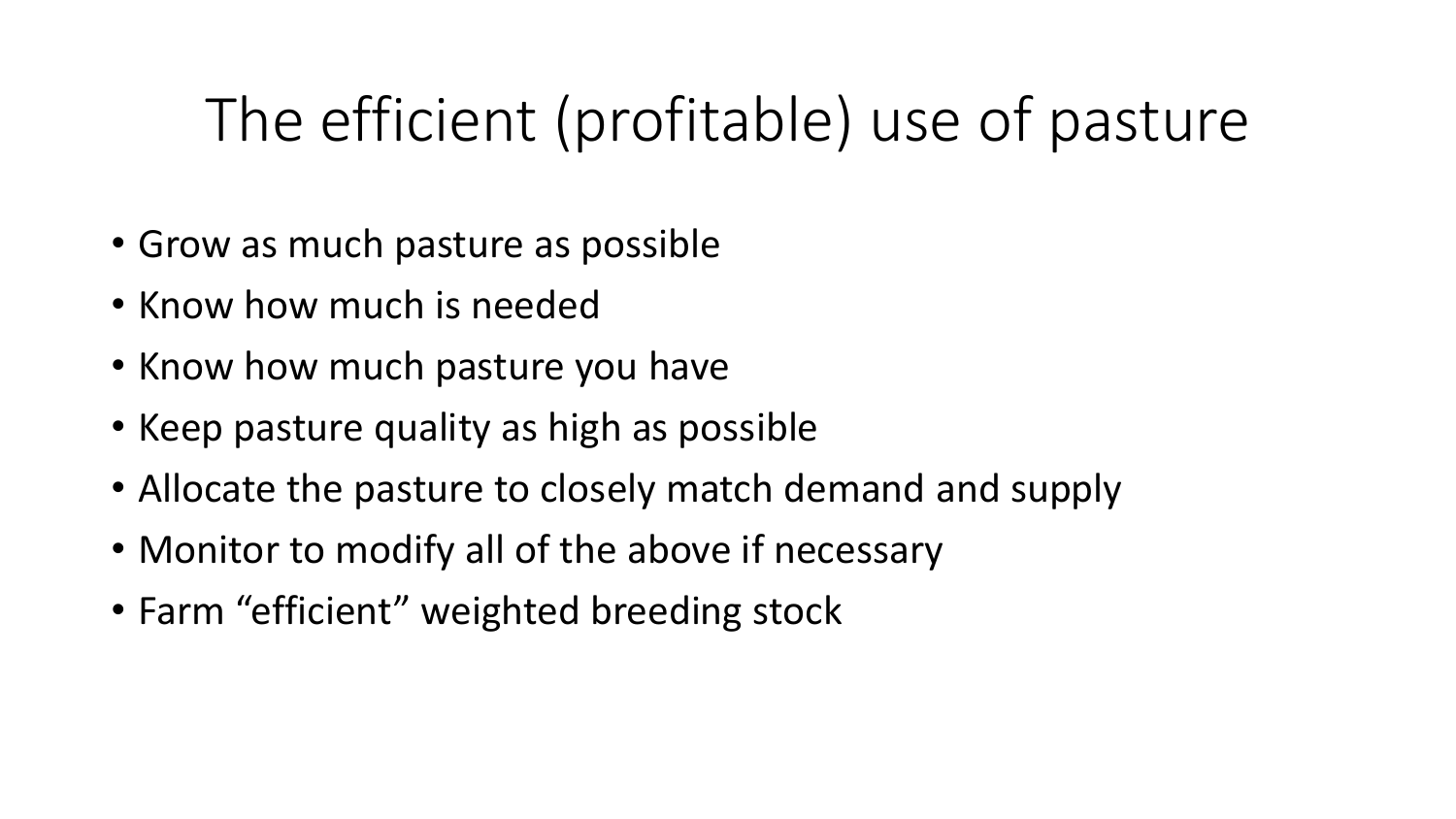# Growing lots of pasture

- Fertile soil
- Rotational grazing
- Productive pasture species
- Nitrogen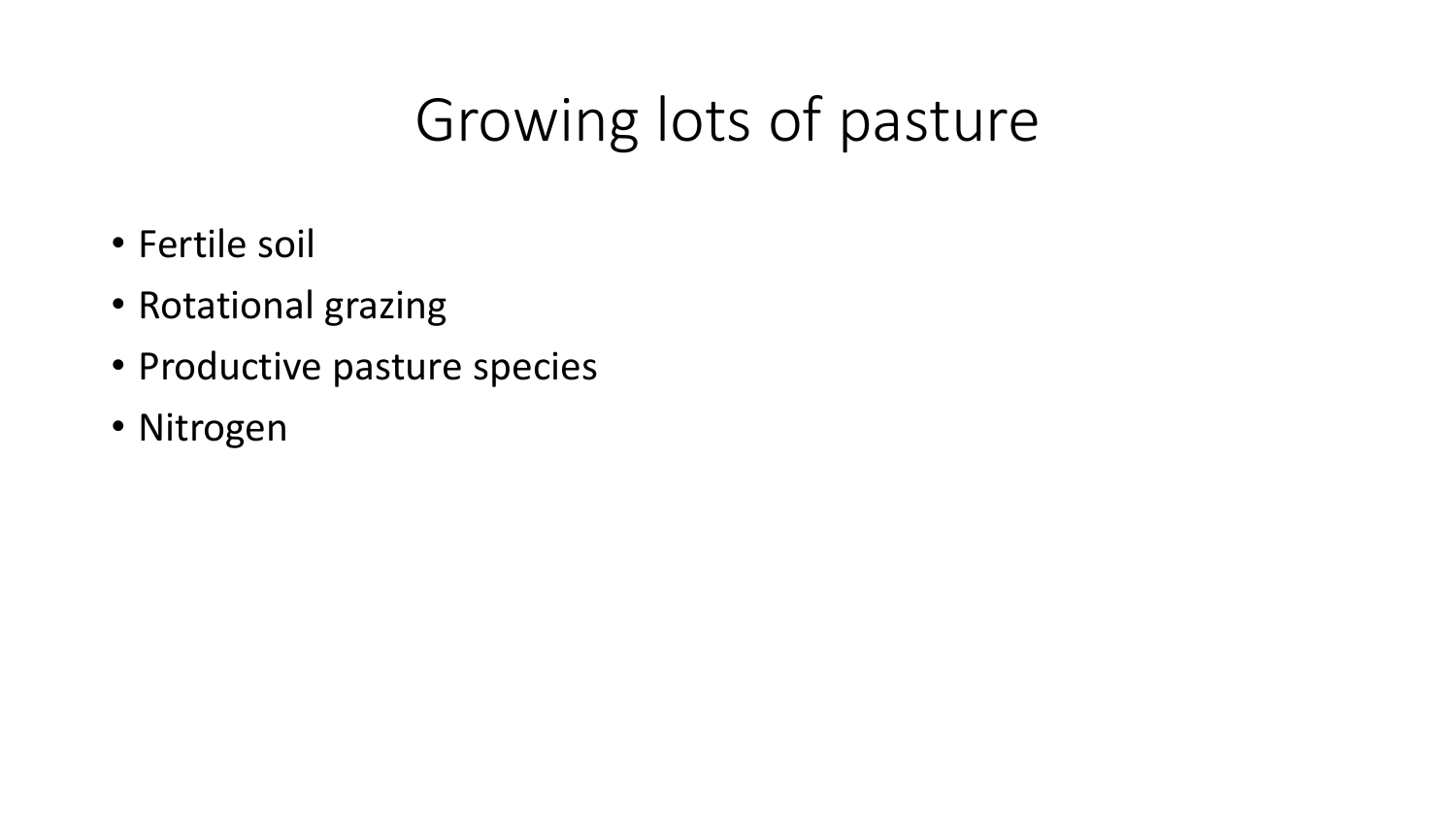#### How much is needed?

- Feed demand for all stages of production is well known
- The QMS ewe time line tells all
- Calculate the feed demand/ha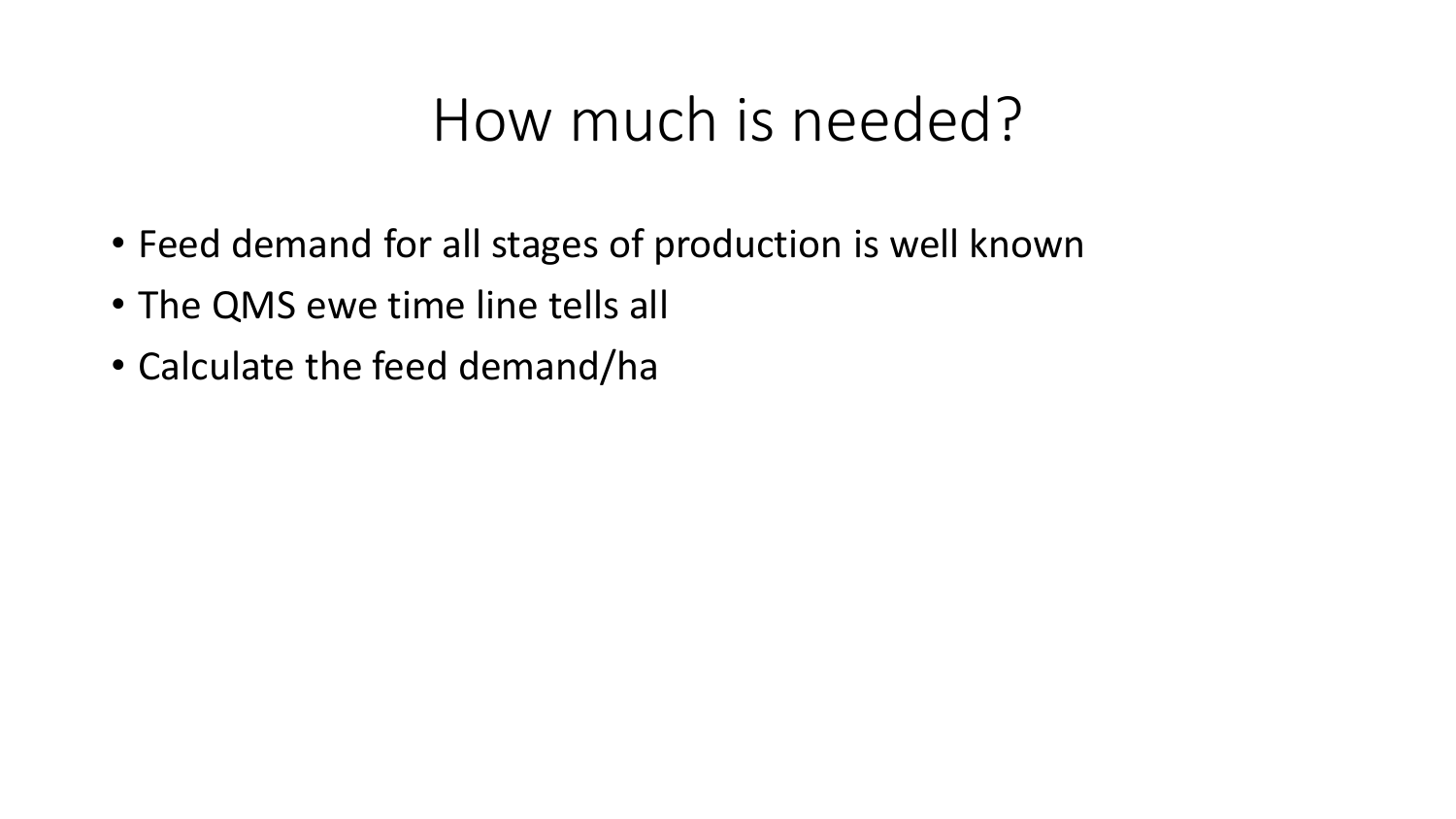#### How much feed is there?

- Measure pasture stick, rising plate, electronic gadgets
- Monitor growth rate
- Retrospectively calculate demand
- Make educated guesses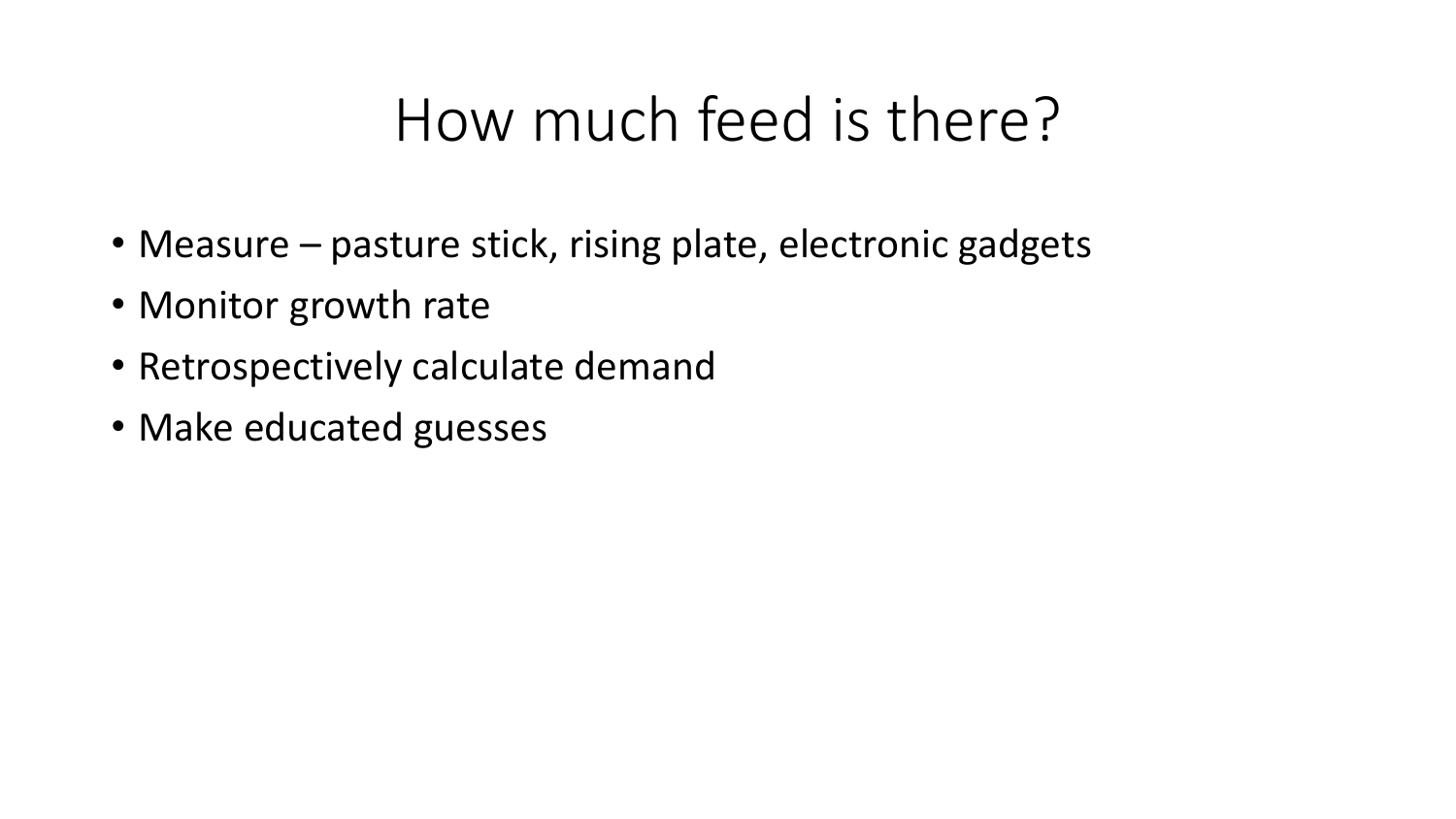#### What is high quality pasture?

- $\circ$  Has high content of green leaf
- <sup>o</sup> Has low stem and dead content
- $\circ$  Preferably has high clover content
- $\circ$  The herbage is "young"
- $\circ$  Has grown in cooler temperature conditions
- $\circ$  Animals have the opportunity to select a high quality diet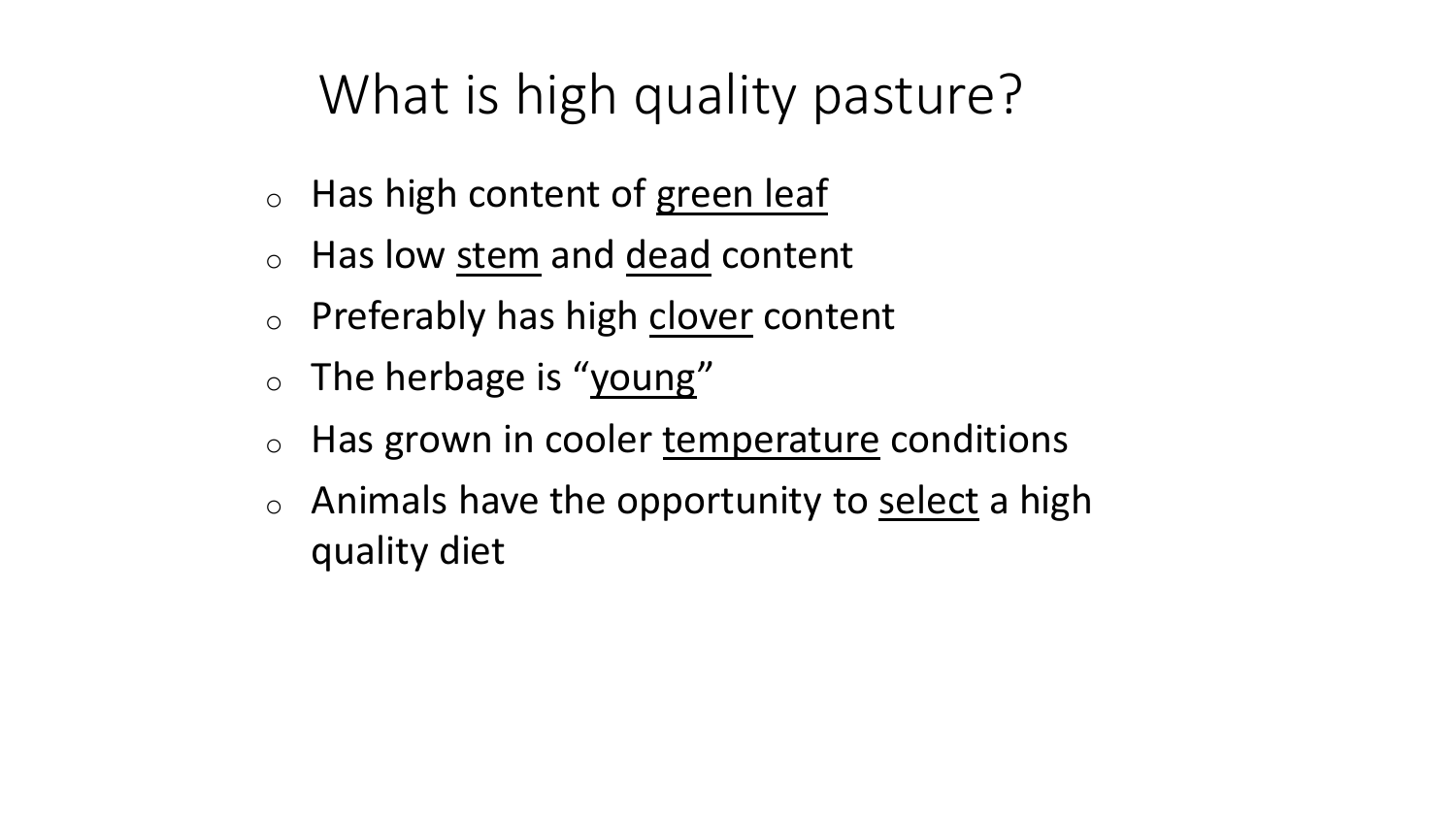# Maintaining a high quality pasture

- Anticipate the supply/demand
- Use body condition as a flexible tool
- Grazing management rotational verses set stocking
- Plan
- Utilise "tools"
	- mowing
	- cattle
	- sacrifice grazing areas (deferred grazing)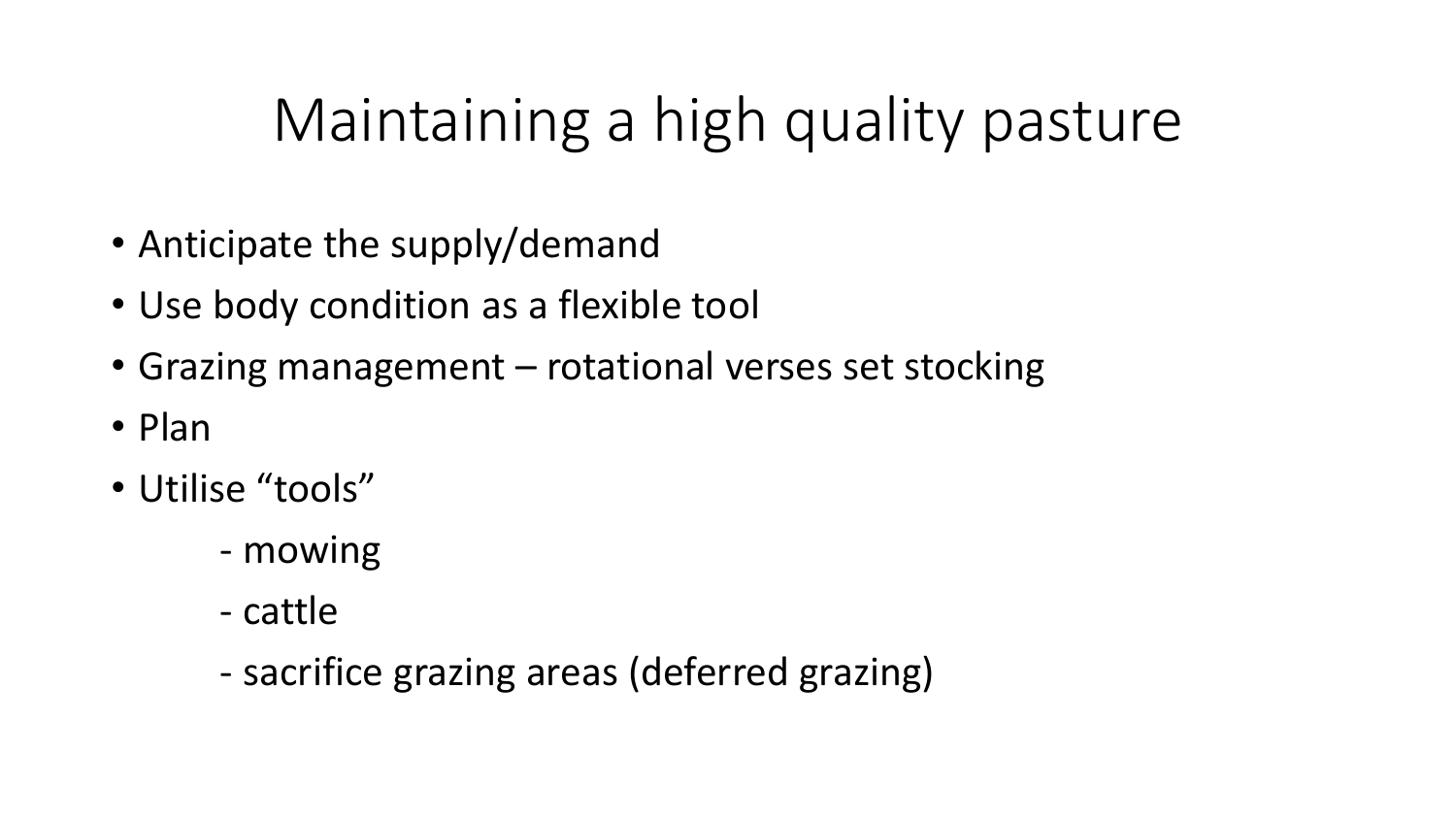# Controlling the allocation of pasture

- Know how much is needed
- Know how much is there
- Ration the supply based on planned need/feed availability
- Use residual pasture cover as indicator of allocation
- Fencing is the most powerful tool
- •Profit is closely linked to the percentage of pasture grown that is consumed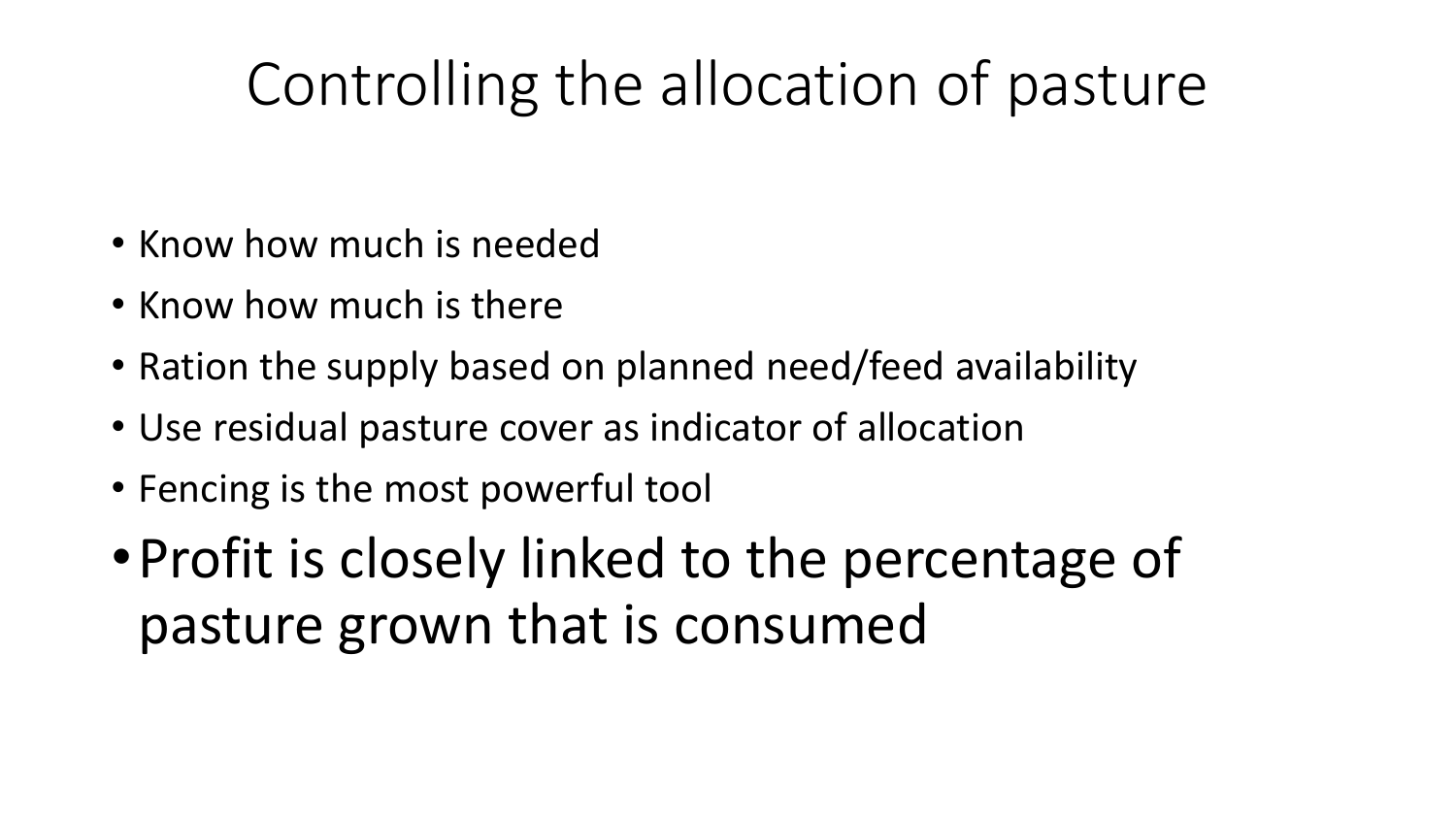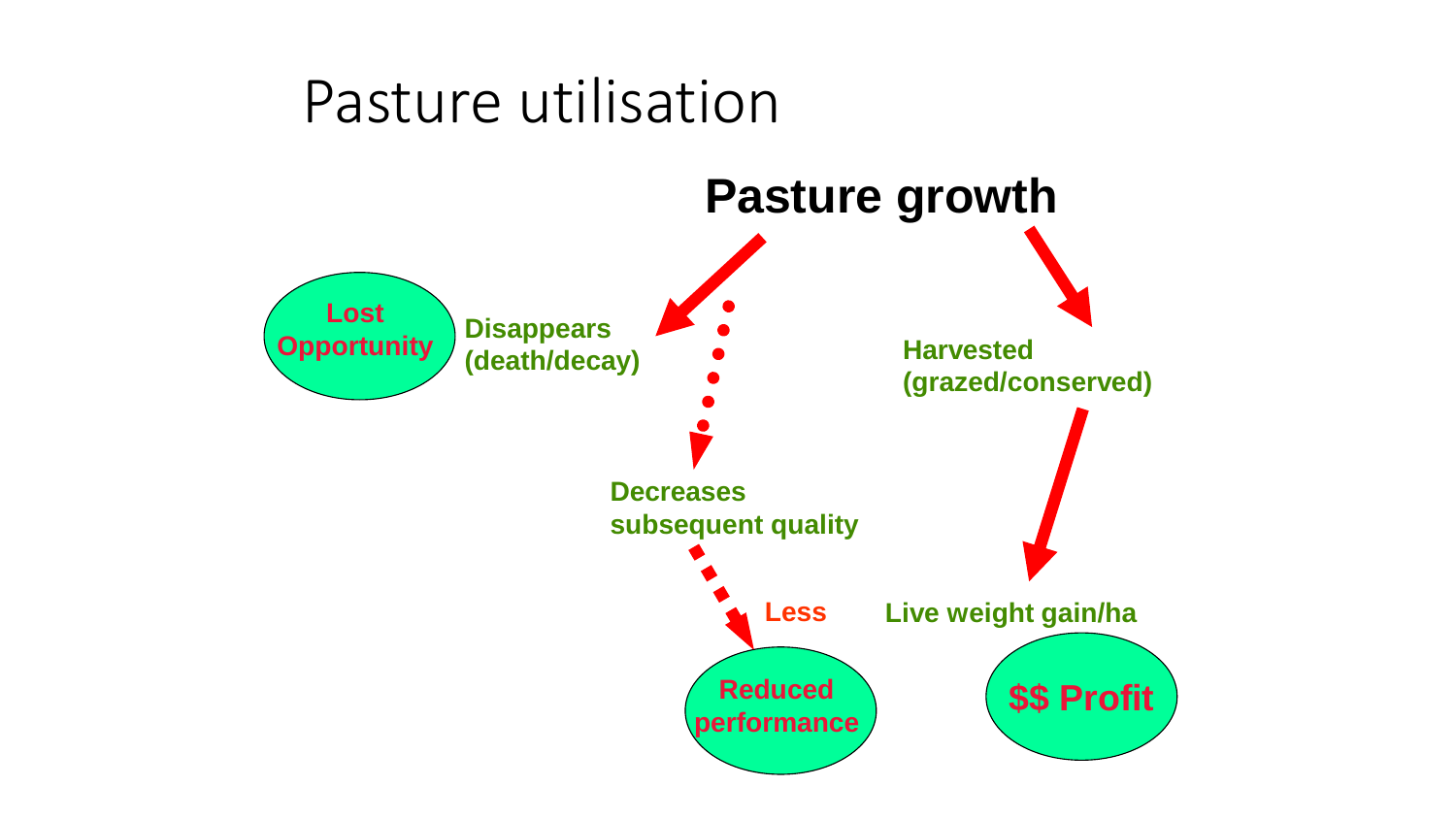## Monitor

- Monitor, monitor, monitor, monitor
- Feed on hand
- Quality
- Liveweights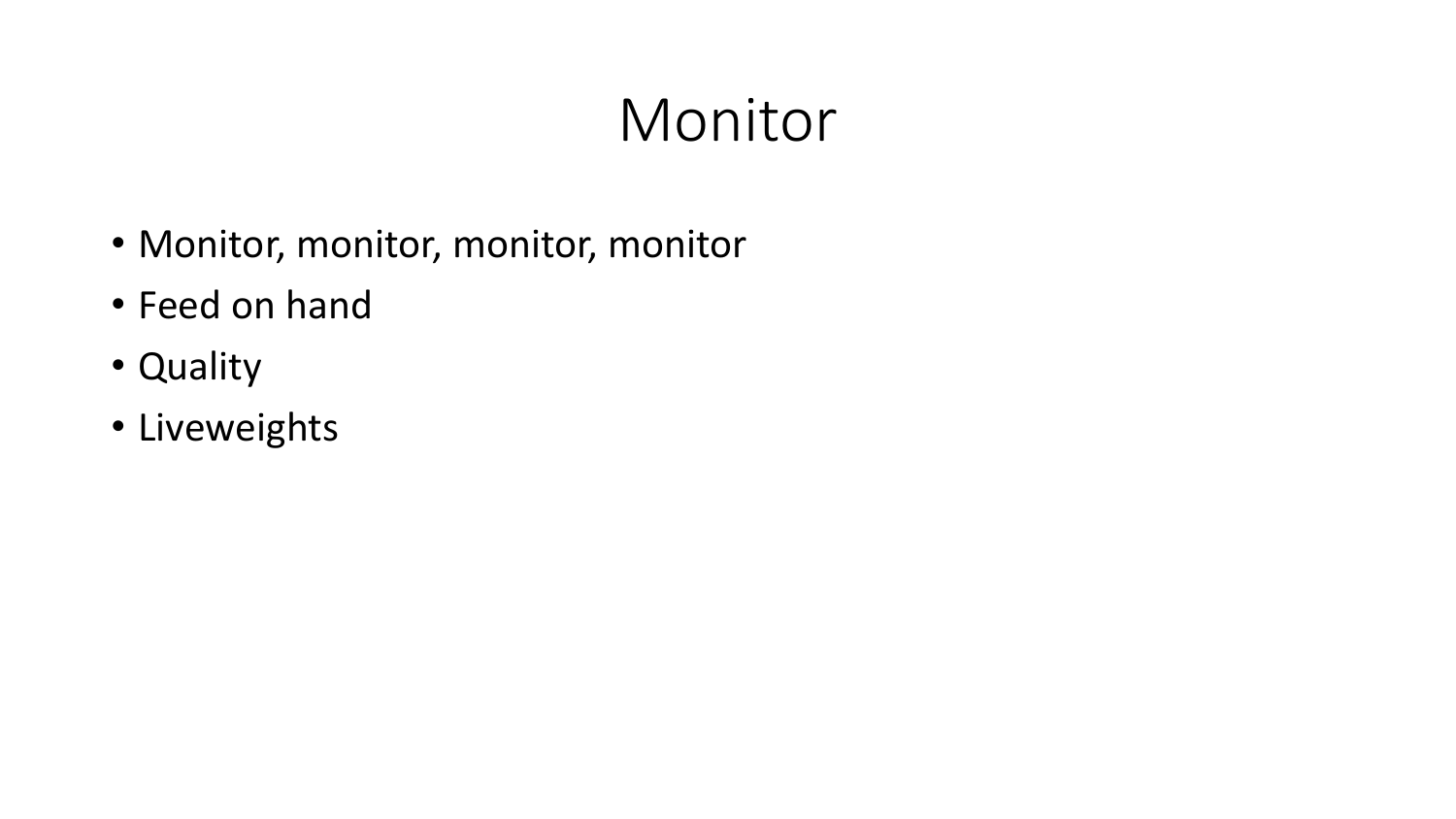## Supplements

- Are an expense
- Fill in the expected gaps
- Fill in the unexpected gaps
- Target type and time of supplement to specific stock need
- Always aim to maximize the use of pasture
- Always aim to utilise as much pasture as possible